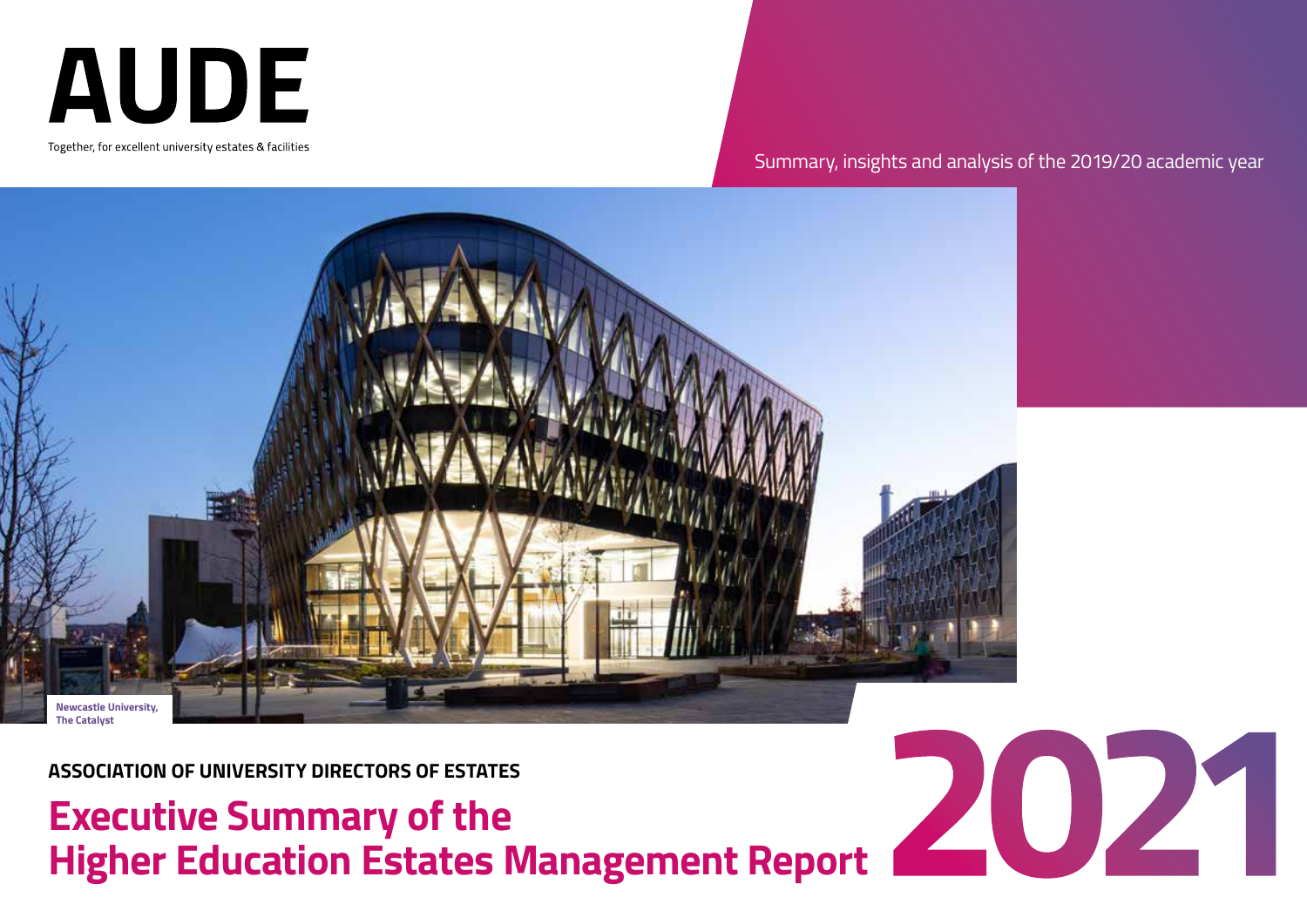# **An urgent**  return to the **sustainability agenda?**

## THE EMR: A TOOL FOR IMPROVEMENT

The unprecedented events of the last two years have created challenges for universities and estates and facilities teams the like of which we have never known before. A source of valuable information and support, AUDE's Estates Management Report (EMR) repays careful study, as universities use the data to benchmark against similar, local and competitor institutions, and develop their long-term estate strategies. As always, the EMR is a tool for improvement.

While Covid became the focus of our attention in 2020, the recent UN Climate Change Conference (COP26) was a powerful reminder that the biggest challenge of all is the need to do everything we can to address climate change – led by the research at our universities, of course, but also by our net zero carbon leadership in action.

The pandemic may have temporarily knocked us off course – and it will no doubt spring many more unwelcome surprises on us. But COP26 has highlighted the need to find headspace for an urgent return of focus to the sustainabilty agenda.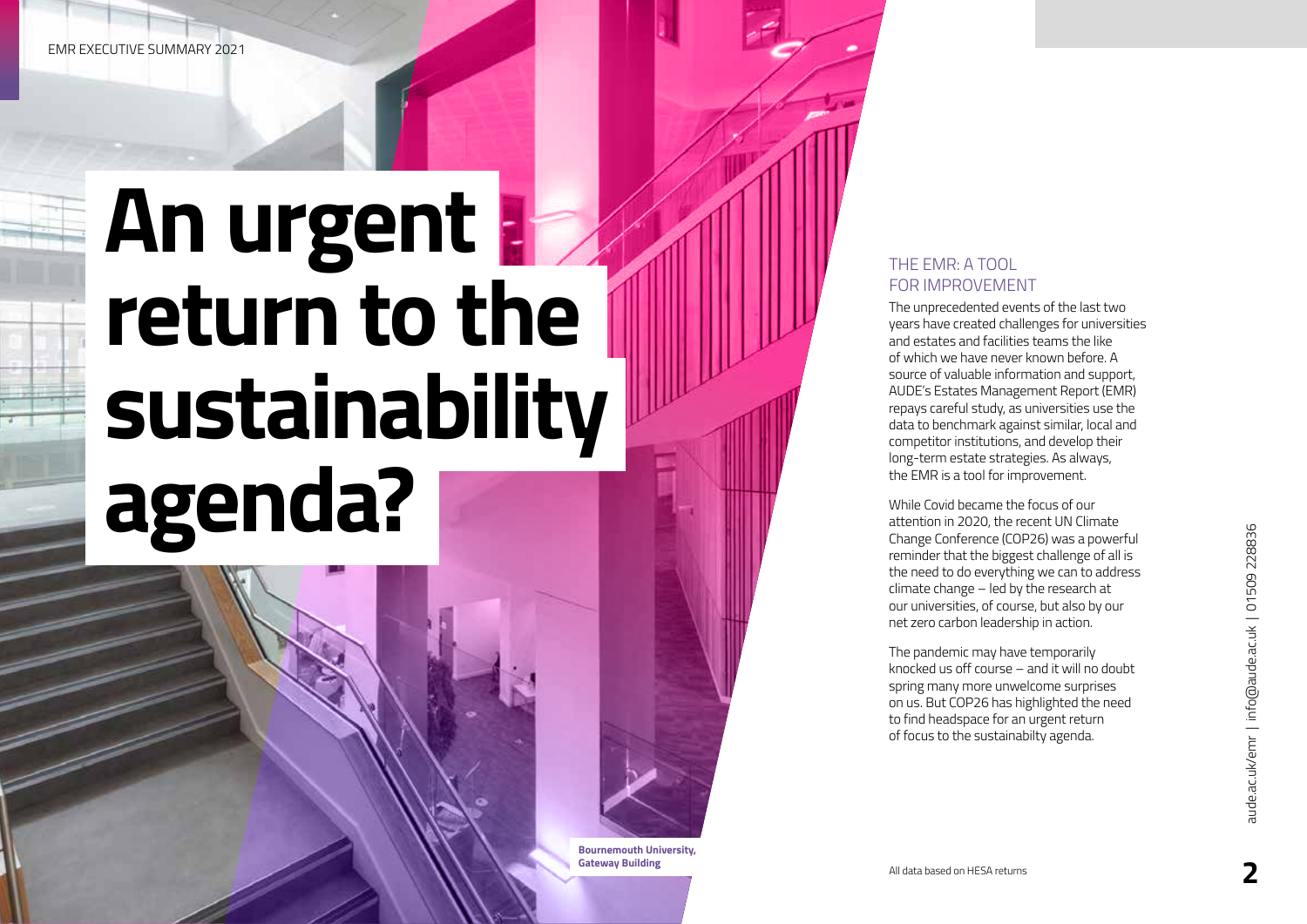#### A WHOLE-SYSTEM APPROACH

After another year of extreme weather events around the world, the Intergovernmental Panel on Climate Change's sixth assessment report (August 2021) makes it abundantly clear that climate change is here, is manmade, and that the most enormous, society-wide effort has to be brought to bear to combat its effects. That means every business, every organisation and every individual joining together in a concerted effort. Within the UK's higher education sector, every university is already highly engaged on this issue, but recent research\* carried out by the Association for Decentralised Energy (ADE) on behalf of AUDE and SAUDE (the Scottish Association of University Directors of Estates) points to a stark truth. While the UK government has been among the first to establish a clear national target of achieving net zero carbon emissions by 2050, which in turn has encouraged others, including local authorities and universities, to make similar commitments, it has not yet used every lever at its disposal to draw together the required whole-system approach. It urgently needs to do so.

The outcomes of COP26 will be scrutinised for years, and our universities are keenly waiting to see if the UK government's major themes for the conference – around mobilising private finance, collaboration across civil society on shared solutions, and the global push towards net zero – lead to concrete actions that enable sustainable campuses for the long term. Collaboration across the HE sector is already happening in many forms, including Universities UK's long-standing work to connect and inform on this agenda, and the Environmental Association for Universities and Colleges' Race to Zero initiative. In university estates and facilities teams we recognise that we are part of this huge, shared task.

**"There is a fantastic opportunity for the government to make inroads into the UK's carbon emissions by supporting large organisations like universities. For instance, natural gas is responsible for around 60% of carbon emissions in the HE sector and considerable barriers remain for universities to move to low-carbon alternatives. While amazing work is being carried out across UK HE in everything from climate science to the practical delivery of new energy-efficient technologies, universities need a public policy framework that gives long-term confidence in alternatives to gas, the financial resources for infrastructure investment, and the cross-sector links into other public or private sector organisations that would facilitate collaborative action, in order to achieve the 2050 goal, which is now less than 30 years away."**

Andrew Nolan, Director of Sustainability at the University of Nottingham and Chair of AUDE's Sustainability Advisory Group

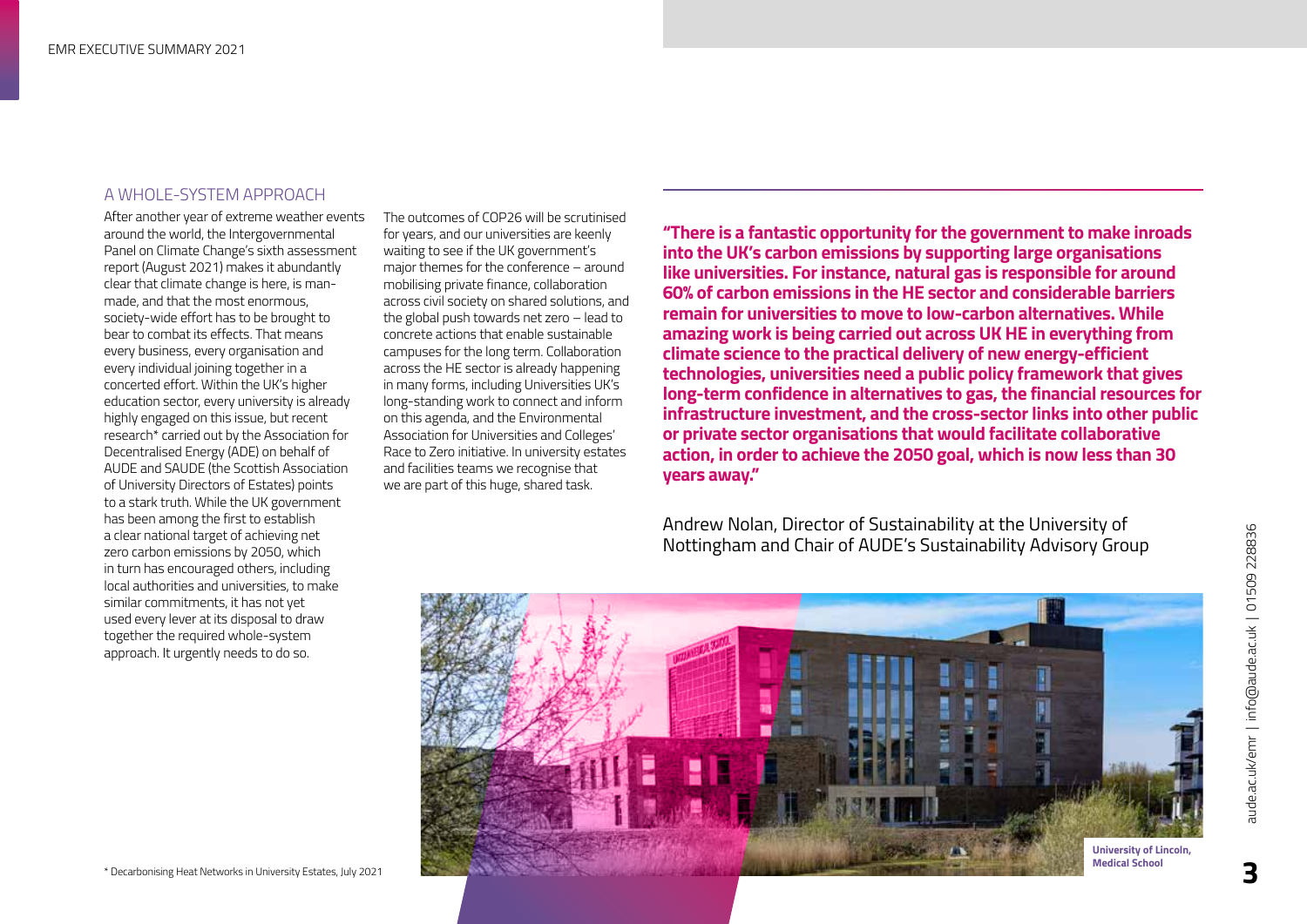### INTERPRETING THE COVID EFFECT

This year's report includes data from the first five months of the pandemic – the period of maximum uncertainty. While Covid skews some of the data, it is important to identify the long-term patterns where we can. However what is evident from the data from 2019/20 is the immediate impact of Covid when things were being locked down. The major impact in the academic estate was a reduction in spend. We see the reduction in capital expenditure, as well as spend on energy and maintenance. This we conclude is the impact of buildings being closed down, operational staff being furloughed and buildings not requiring heating/cooling.

Overall capital expenditure on the university estate is affected by the delays to a host of projects in the immediate aftermath of the initial lockdown. Some projects will just have been delayed, linked as they are to major infrastructure renewal, and hence the capital expenditure will merely be delayed. Other projects will have been be completely re-thought or cancelled.

One of the most serious impacts of Covid during the year was the impact it had on income in the residential sector. Residential income reduced significantly as institutions typically had to give refunds to students for a proportion of the year. The amount of this rebate varied between institutions, but typically it was a significant proportion of the third instalment of student rents. Catering income reduced practically to zero for the last quarter of the year.

We anticipate is that for the EMR return for the year 2020/21, we will see a significant increase in operational costs as the impact of additional ventilation, additional cleaning etc will become clear.





**£1,669m** (18/19) **£381m** (18/19) to to to  $(19/20)$  $**f244m**$  $(19/20)$ 





Residential income fell from Catering income fell from Academic capital expenditure fell from

£3,261m (18/19) £2,694m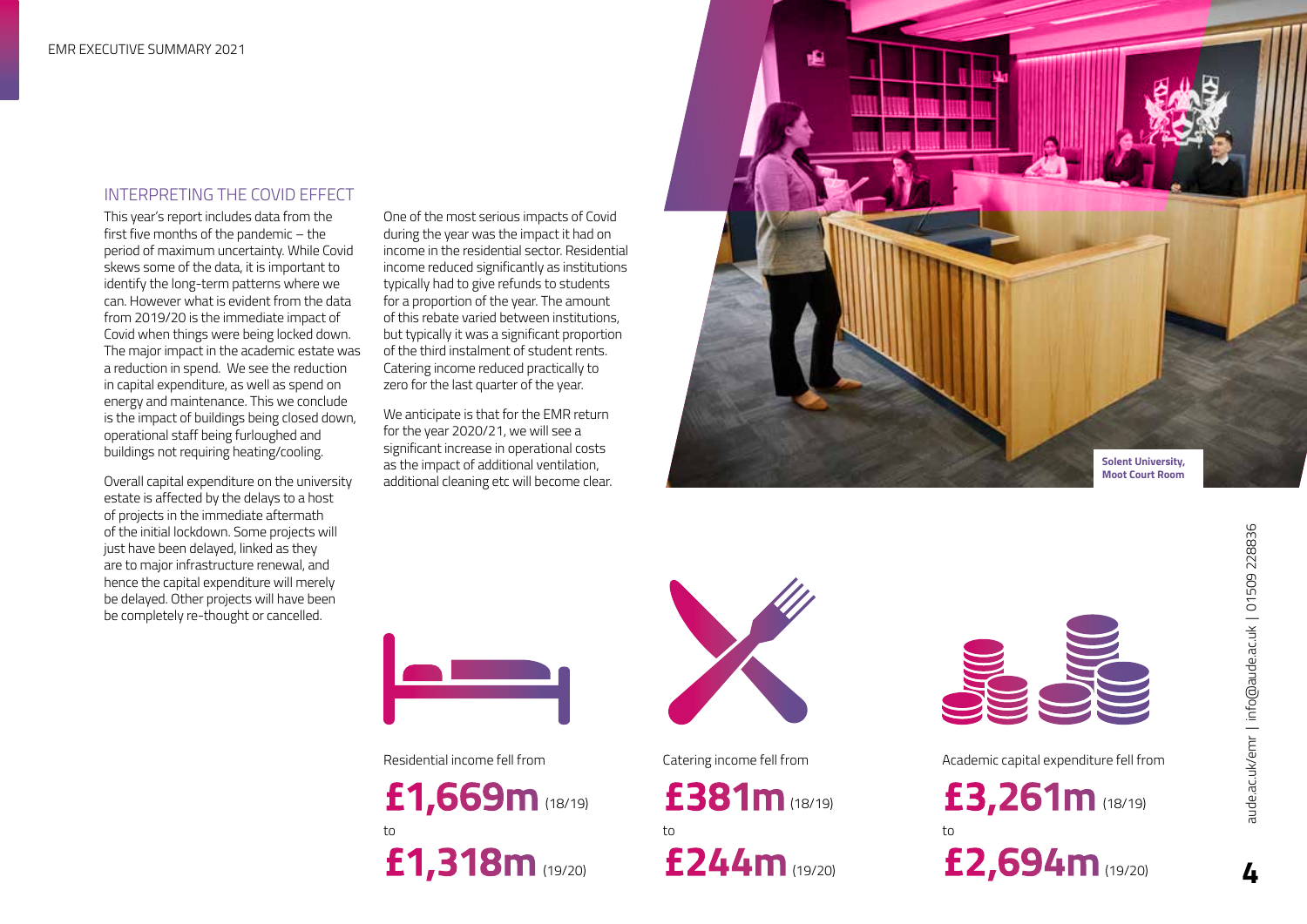We continue to live in a time of immense change, even without the stresses of the pandemic. We can see some of the assumptions we made during spring 2020 have proven wrong, not least about the likely effect of Covid on the number of students starting their education in autumn 2020. Based on UK demographics alone, we have the best part of a decade of growth in student numbers ahead of us, even if the advantage of this isn't gained evenly by all universities. The ripples created by the 2019 Augar Review are yet to be felt, while the government's non-committal stance on differential course pricing and capping of numbers on some courses adds to a picture of uncertainty.

The longer-term effects of the pandemic – on overall HE estate space, on design and layout, or the need to change and then perhaps to manage our physical spaces differently, and much more – will become clearer over the years. None of us could have predicted the extent to which workingfrom-home regimes would quickly go from the extraordinary to the expectation for many. It is clear that some roles cannot be performed remotely. For some, the workplace is looking very different post-Covid, but not for all, particularly those in front-facing roles. The reality of this situation will have to be recognised and dealt with as post-Covid work patterns become better understood. We'll be learning from Covid-19 in 2029 and beyond.



Repairs and maintenance total expenditure fell from Energy expenditure reduced slightly from

**£655m £397m** to to **£623m £391m**



£397m (18/19) £391m (19/20)

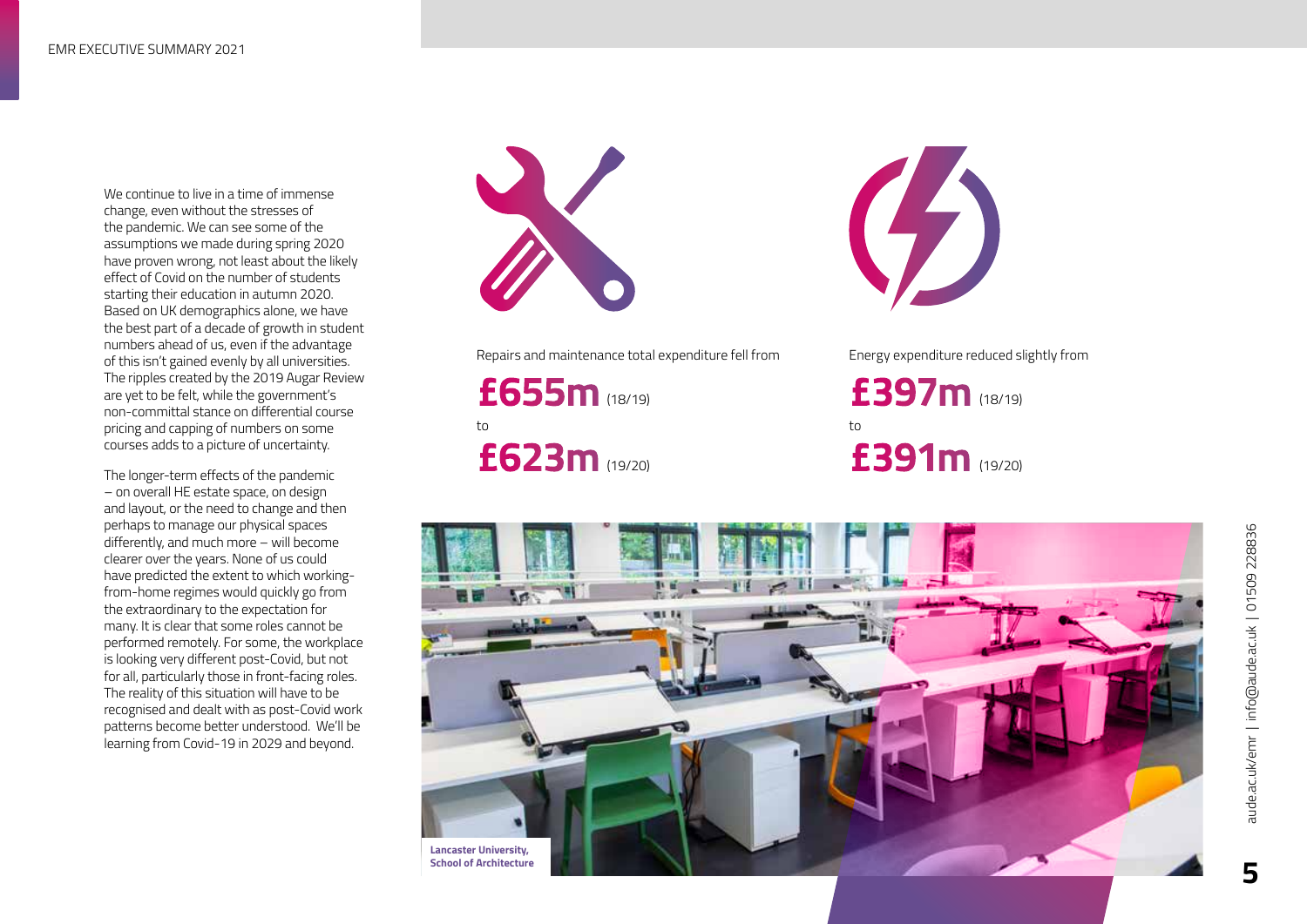

Large research

Large teaching

Research intensive

**514,985** (18/19) **229,771** (18/19) (19/20) **ADD DD DD 17** (19/20) **530,515** (19/20) **233,317** 

Small teaching

750,656 (18/19) 124,726 (18/19) (19/20) **Address 11 Address 19/20)** (19/20) **781,072** (19/20) **125,569** 



# **£20,018m** (18/19)  $\stackrel{\circ}{\textbf{2}}$ 1,081m (19/20)

Research income down from

Teaching income up from

# **£8,022m** (18/19) **£7,911m** to (19/20) **Student numbers by segment**

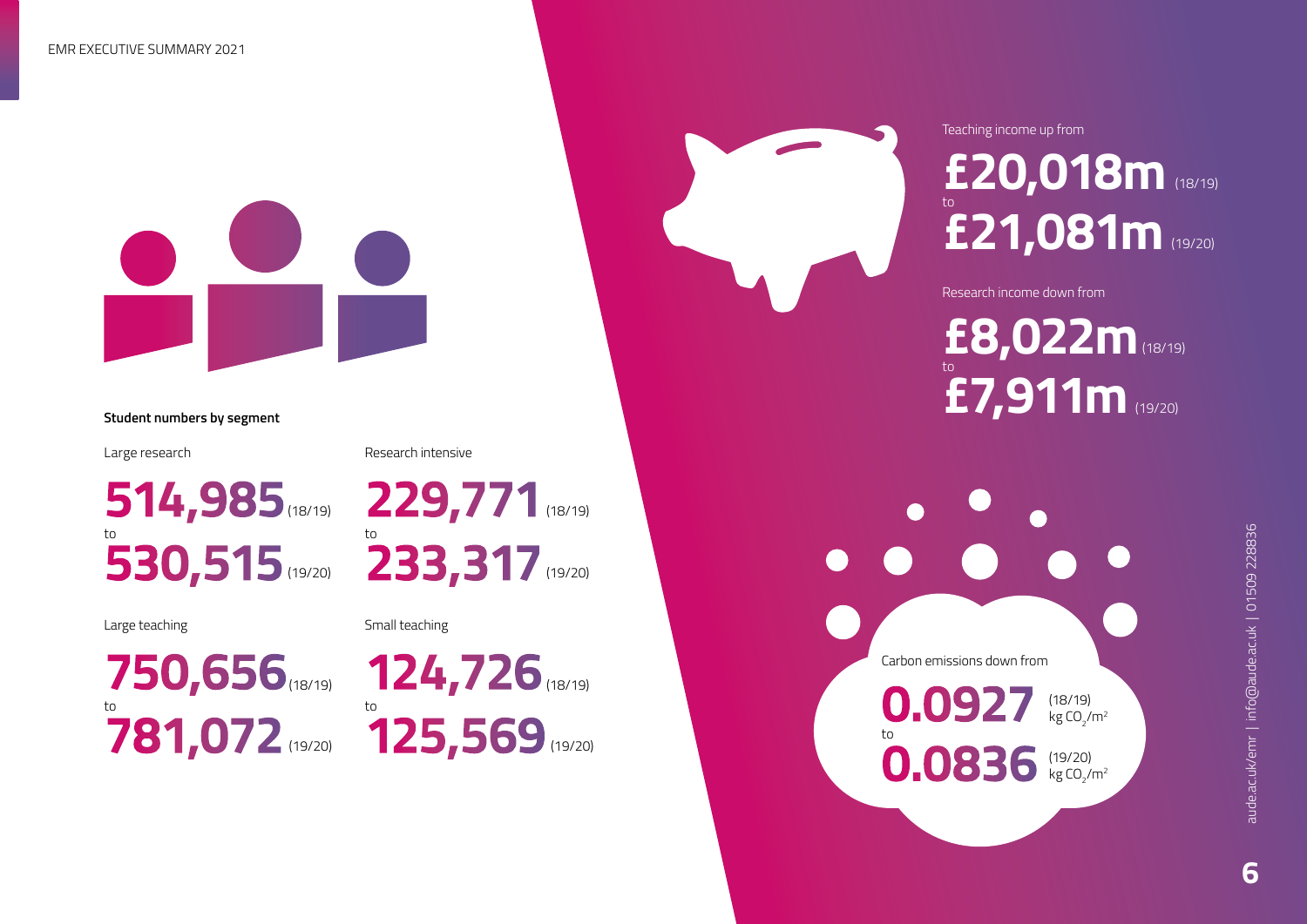#### EMR EXECUTIVE SUMMARY 2021



# Estate size (GIA) up from

# to **20,589,170 m<sup>2</sup> 20,924,549 m 2** (19/20)

an increase of **335,379 m 2**



Capital expenditure for the residential estate fell from

(19/20) **£247m** £417m to



Repairs and maintenance account for

**30.5% £623m pa** of total property costs



Energy accounts for **£391m pa 18.3%** of total property costs



Cleaning accounts for

**12.2% £248m pa** of total property costs



Security accounts for

**8.2% £167m pa** of total property costs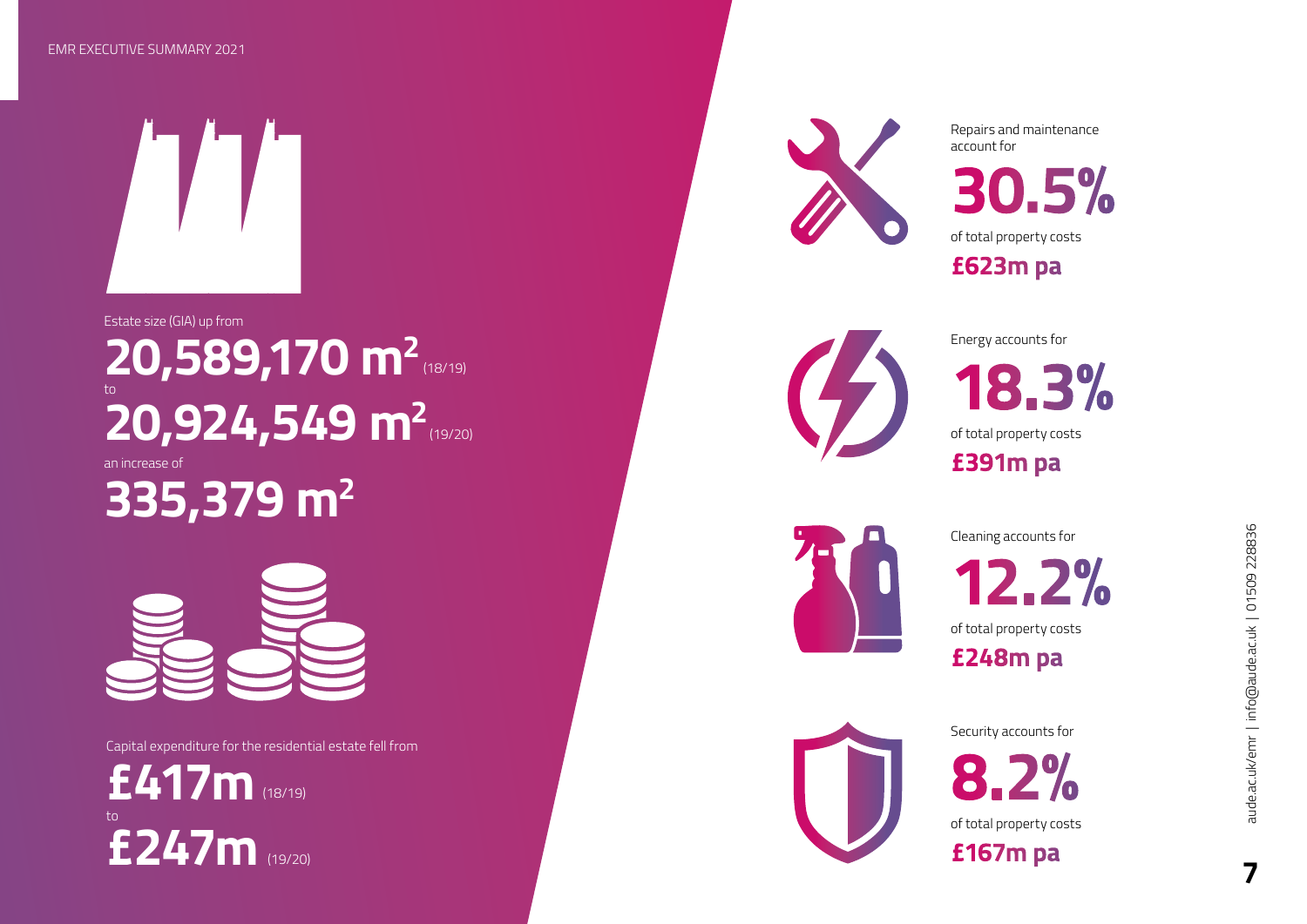### HESA ESTATES MANAGEMENT REPORT DATA

The regular sector conversation about the usefulness of the annual HESA estates management data and its collection process took on new life recently as the latest information featured within this report was released. Do we need all of the data? Do we value all of it? Does it help to drive high-quality decision-making on vital estates activity? Are we collecting the right data? In extraordinarily busy times, can we afford to collect it? Can we afford not to?

Colleagues in other sectors – from the NHS to local authorities and further afield – are envious of the comprehensive support this dataset provides, as are universities across the world. Our colleagues in the Republic of Ireland, for instance, are setting out to create something similar for the first time, just as we make the data return non-mandatory. This dataset informs the estate strategy in every single UK university by allowing close comparison of data for similar institutions. At a time of immense change and challenge, it is a complete national dataset that supports decision-making in every area of the estates remit, from our capital expenditure developments to our maintenance spend.

When analysed and included in our EMR, the data carries historical meaning, allowing us to understand changing cost and expenditure patterns over many years. Finance directors use condition data within the EMR to infer financial sustainability, as well as capital and maintenance budget requirements. It is a critical data source for Universities UK's work on efficiencies and costs, and is frequently referenced in the Valuation Office Agency's work on rates revaluation. The EMR also facilitates the collection of scope 3 carbon emissions data, required as part of the Climate Change Act, and is used in the Sustainability Leadership Scorecard, the sector-leading AUDE/ EAUC tool that helps universities plan and prioritise their sustainability activity.

And so, of course, at AUDE we value the EMR highly. We absolutely recognise that collecting of the full dataset is an onerous task for some universities, and we note that 28 universities have chosen not to submit responses, while a small number are large teaching universities, many are among our small institutions.

Approximately 96% of the total university estate is reflected within the report's pages. There is no catastrophic decline in the quality of the data or the analysis we are able to provide. We fully understand that some universities may not have the resources to manage the task of data collection. So, arguably, a localised efficiency saving is achieved by not submitting the data, partially enabled by the OfS, whose decision to make its collection non-mandatory in England and Northern Ireland always risked causing a slow deterioration in the overall quality of this dataset. These small efficiency gains are at the expense of a comprehensive national picture – a complete dataset that has supported benchmarking and the development of estate strategies at our universities for many years, and that underpins our collective efforts on the net zero carbon agenda.

So what next? AUDE wants to focus on solving problems for our member universities, and that includes listening to concerns about difficulties in data collection and finding ways to ameliorate those issues.

The data needs a thorough review. There are differences of opinion among our own steering committee: some would change a certain item, or remove it, while for others the same item is important and helps them benchmark their university against other institutions.

AUDE sincerely thanks all the institutions that submit data and make the EMR a beacon of benchmarking success.

**Town House, Kingston University, London. RIBA Stirling Prize winner 2021 Designed by Grafton Architects and built by Willmott Dixon. © Ed Reeve**

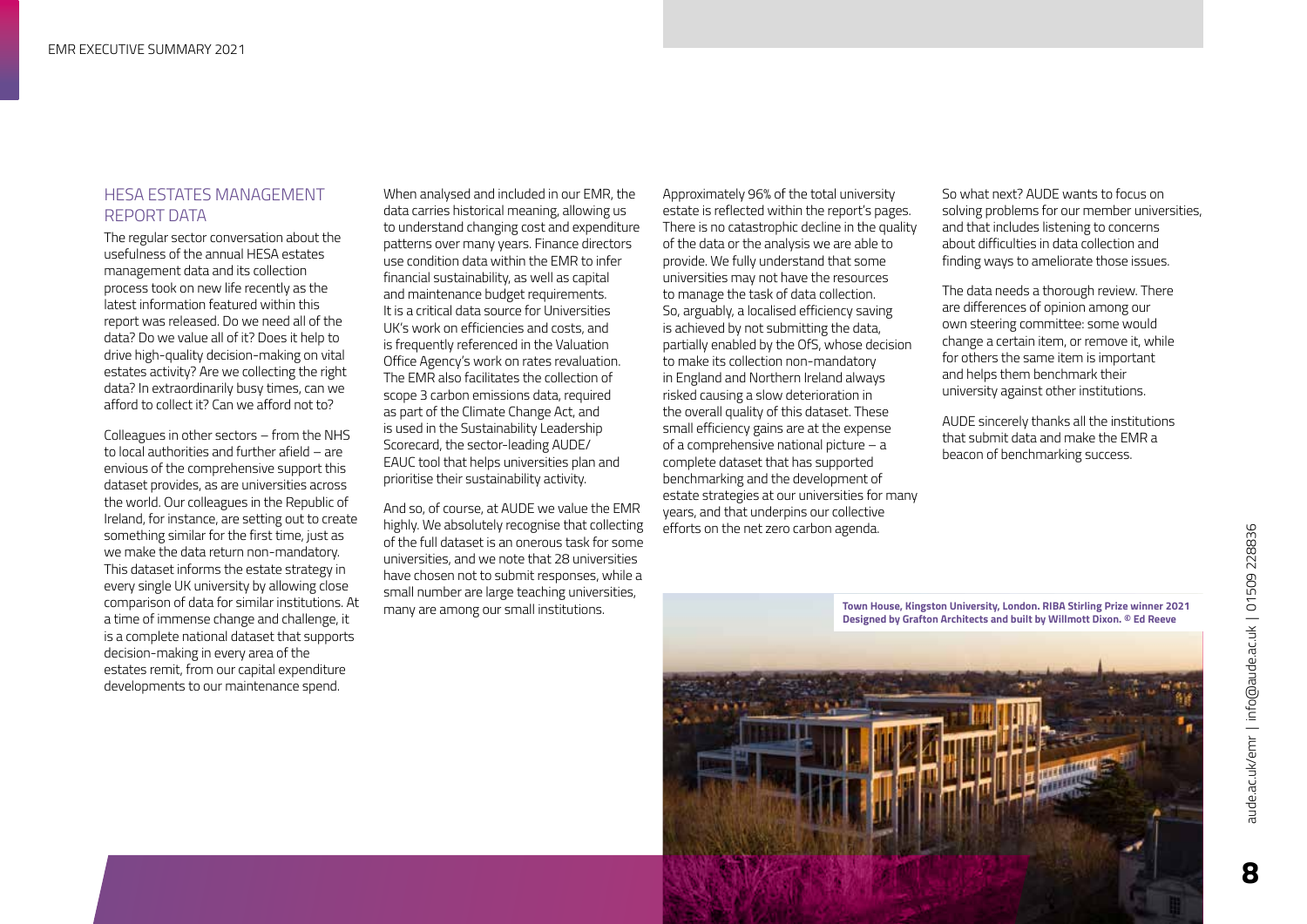

This useful dataset will become valueless unless we do everything we can to ensure it is fit for the challenges we now face – less than 30 years from the 2050 net zero carbon target. Through our EMR steering group and member universities, we are working with Jisc and HESA first, and will bring in stakeholders with their many and varied insights as we progress. The result of the review must be capable of attracting broad support. As part of this work we will look at new ways to present the data in a digital format to maximise its value to universities. Gains achieved through this process may come in increments. An obvious area of focus should be on measurable environmental data that helps us to reach our net zero carbon targets.

In the meantime, we urge universities to continue to submit the fullest possible data return for each academic year. AUDE has consistently argued against the decision to make collection non-mandatory, with the obvious overall loss of sector benchmarking capability. When did any of us make good decisions without the data to support those decisions? We have seen many of our universities take on societal leadership roles in the fight against Covid, and many aspire to similar leadership in helping society respond to our major environmental challenges. Please continue to support the collection of this data while AUDE engages across the sector to make changes to the dataset. We really can't afford this to be a case of "You don't know what you've got till it's gone".

**Jane White Executive Director, AUDE**